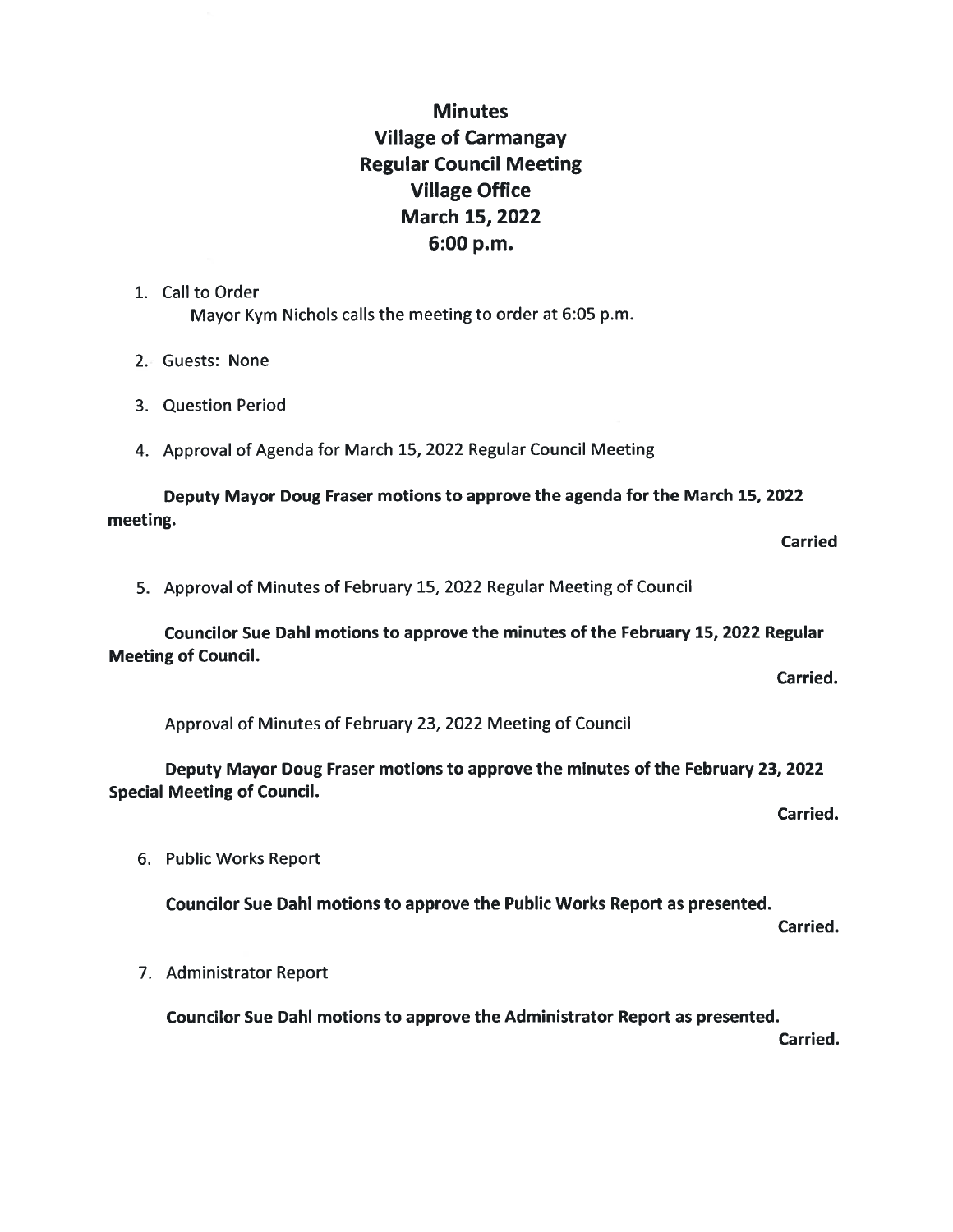## 8. Correspondence None

9. Financial Reports

Deputy Mayor Doug Fraser motions to approve the Financial Reports as presented. Carried.

- 10. New Business
	- a) Sale of Industrial Lot at 813 Pacific Avenue

Deputy Mayor Doug Fraser motions to sell the unserviced lot at 813 Pacific Avenue for \$22,000 to be paid in three (3) installments of \$7,334 in 2022, \$7333 in 2023 and \$7333 in 2024. Taxes will be applied effective the sale date. The sales agreement will include a clause to sell the land back to the Village at the amount that has been paid less a 20% administration fee.

Carried.

b) Commercial Building Update

Councilor Sue DahI motions to award the construction of the Commercial Building on Carman Street for an amount not to exceed \$275,000 to DM Construction Ltd.

Carried.

- c) Bylaw \$18 Community Energy Infrastructure Program For discussion
- d) 2022 Tax Assessment Review For information and discussion
- e) Marquis Foundation Request

Deputy Mayor Doug Fraser motions to authorize the Mayor to sign a letter of support for the building of a new facility.

Defeated.

- f) Car Charging Station Location For information. Suggestion to ensure there are bollards to protect the electric charging station from traffic on the roadway.
- g) Campground Irrigation For information. Lions Club will be installing drip irrigation for new trees they will be planting.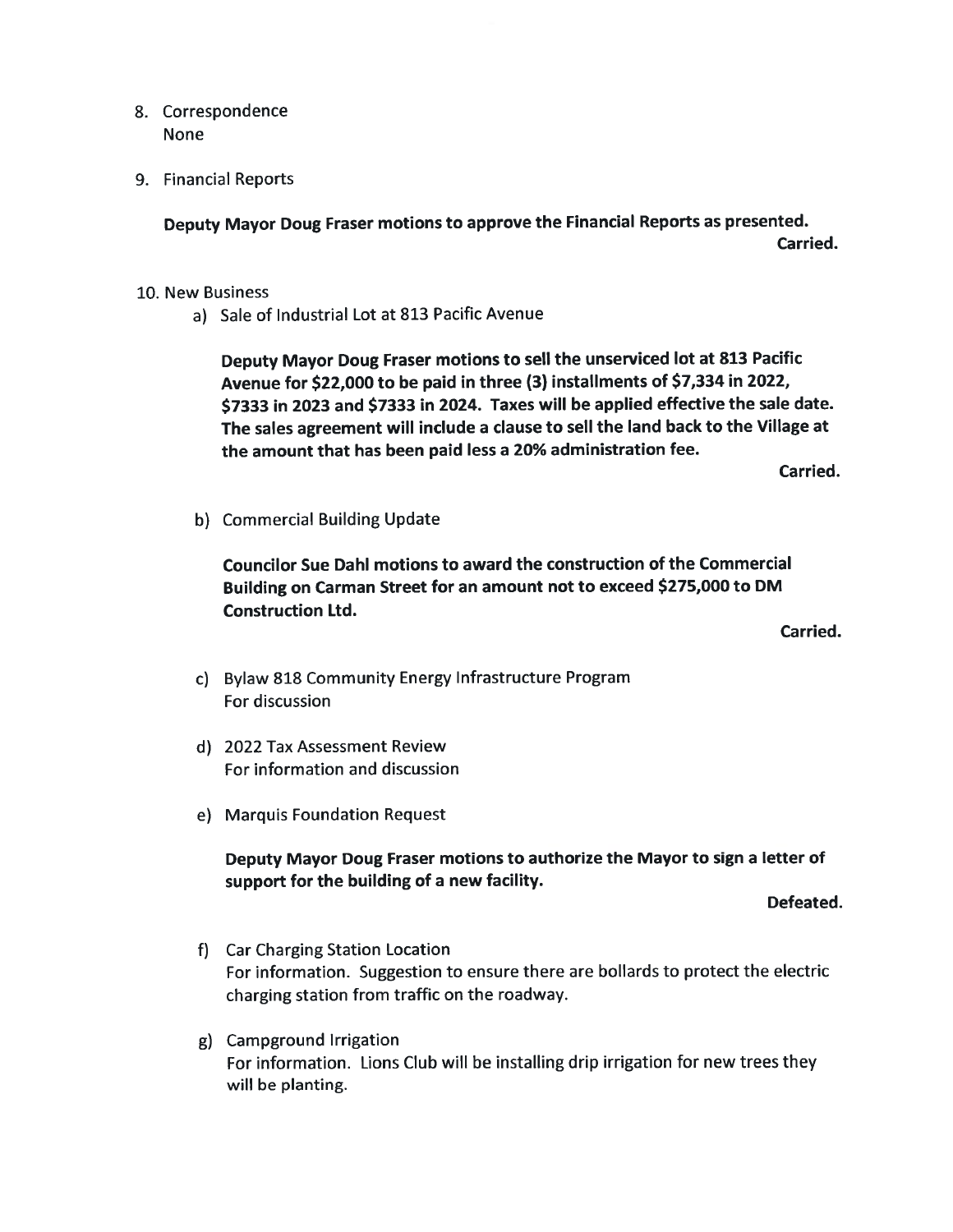h) Bylaw \$17 Fees Bylaw

Councilor Sue DahI motions for the second reading of Bylaw #817 Fees Bylaw. Carried.

Deputy Mayor Doug Fraser motions for <sup>a</sup> third reading of Bylaw #817 Fees Bylaw.

Carried.

- 13. Reports
	- a) ORRSC
	- b) Marquis Foundation

Had <sup>a</sup> regular meeting on February 22, 2022. Auditors were there and presented the audited statements for 2021.

Discussed developing <sup>a</sup> short term stay policy for the Peter Dawson lodge. Renting out rooms for short term stays for <sup>a</sup> per night charge. Akin to respite or relief stays.

Discussed capital project and the building of <sup>a</sup> new lodge. <sup>A</sup> stove in one of the apartments in the Carman Manor was replaced due to wiring issues. The stove was still on warranty.

- c) Vulcan District Solid Waste
- d) FCSS
- e) SouthGrow
- 1) Twin Valley Regional Water Services Commission
- g) Mayors and Reeves of Southern Alberta

MLA's reported that the government is looking into different kinds of rebate programs to help Albertans reduce their energy costs. Expect some news in the next few days.

MP Motz reported that CPR is possibly having <sup>a</sup> strike, which will have <sup>a</sup> huge impact on agriculture.

AM representative spoke about municipal policing invoices that are being sent out for retro policing pay. They are working with RMA and FCM to make the federal government pay, as they were the ones negotiating with the police. Pay won't affect costs on already budgeted five-year <sup>p</sup>lan, but will affect the next budget amounts.

h) Vulcan County Regional Emergency Partnership Committee

## 14. Closed Session

None

## 15. Adjournment

Mayor Kym Nichols adjourns the meeting at 7:30 p.m.